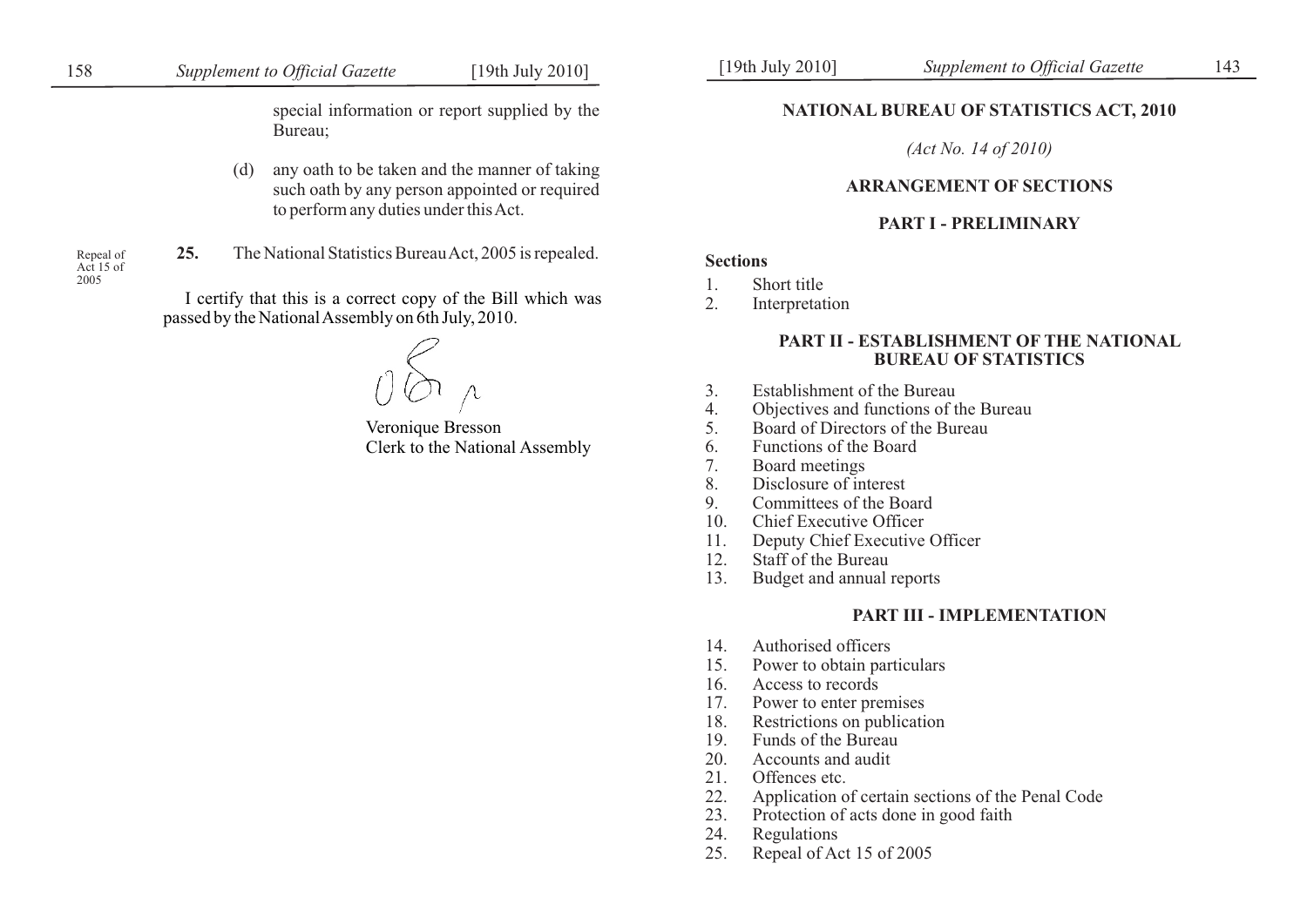- (c) knowingly makes in any return, form or other document filled up or supplied or in any answer to any question put to him under this Act any statement which is untrue in any material particular;
- (d) without lawful authority, destroys defaces or mutilates any return, form or other document containing particulars collected under this Act,

commits an offence and shall, on conviction, be liable to imprisonment for a term not exceeding 2 years or to a fine not exceeding R20,000 or to both such imprisonment and fine.

**22.** All members of the Board, officers and employees of the Bureau shall be deemed to be employed in the public service for the purposes of sections 91 to 96 of the Penal Code. certain

Application of sections of the Penal Code

**23.** No liability civil or criminal shall attach to the Bureau, a member of the Board or an officer or employee of the Bureau in respect of an act or omission made in good faith in the performance of the functions of the Bureau by such member, officer or employee as the case may be. Protection of acts done in good faith

**24.** The Minister may make regulations generally for the better carrying into effect of the objects and provisions of this Act and in particular for prescribing — Regulations

- (a) the particulars and information to be furnished in relation to any matter in respect of which statistics may be collected under this Act;
- (b) the persons or classes of persons by whom such particulars and information shall be furnished;
- (c) fees to be paid to the Bureau for the furnishing of statistics compiled under this Act and for any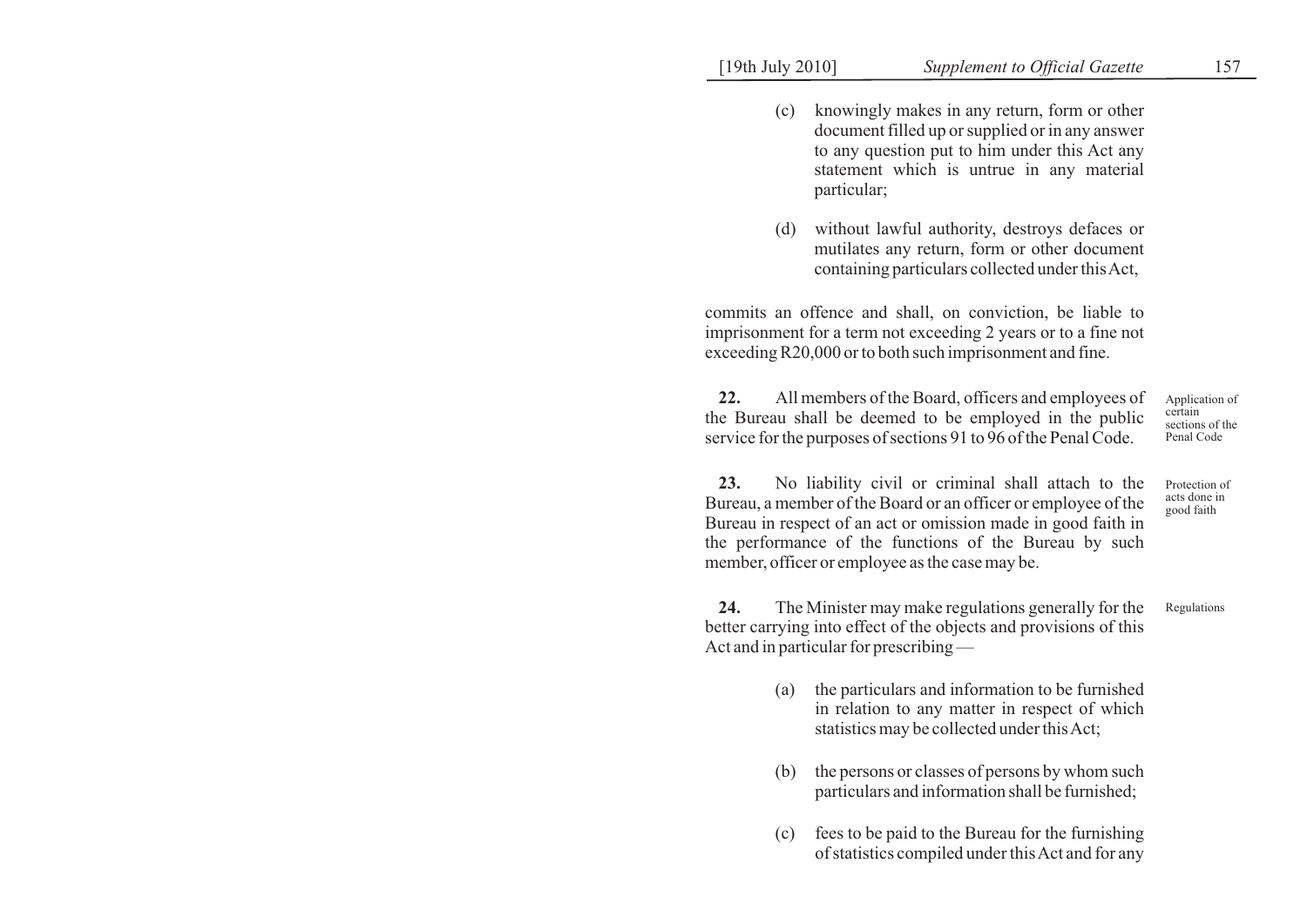# 156 *Supplement to Official Gazette* [19th July 2010] [19th July 2010] *Supplement to Official Gazette* 145

Offences etc. **21.**(1) Any person who, being a person employed in the performance of any duty under this Act —

- (a) by virtue of such employment acquires any information which might exert an influence upon or affect the market of any share, interest, product or article and before such information is made public, directly or indirectly uses such information for personal gain;
- (b) without lawful authority publishes or communicates to any person otherwise than in the ordinary course of such employment any information acquired by the person in the course of the person's employment;
- (c) knowingly compiles for issue any false statistics or information;
- (d) intentionally puts any offensive or improper question which a person may not lawfully be required to answer under the authority of this Act,

commits an offence and on conviction is liable to imprisonment for a term not exceeding 2 years or to a fine not exceeding R20,000 or to both such imprisonment and fine.

- (2) Any person who
	- (a) hinders or obstructs the Chief Executive Officer or an authorised officer in the exercise of any powers under this Act;
	- (b) refuses or neglects to fill up and furnish the information required in any return, form or other document left with or sent to him under this Act, or to answer any question put to him under this Act;



## **NATIONAL BUREAU OF STATISTICS ACT, 2010**

*(Act 14 of 2010)*

*I assent*

J. A. Michel President

*9th July, 2010*

**AN ACT to provide for the establishment of the National Bureau of Statistics and to repeal the National Statistics Bureau Act (Act 15 of 2005)**

**ENACTED** by the President and the National Assembly.

## **PART I - PRELIMINARY**

1. This Act may be cited as the National Bureau of Short title Statistics Act, 2010.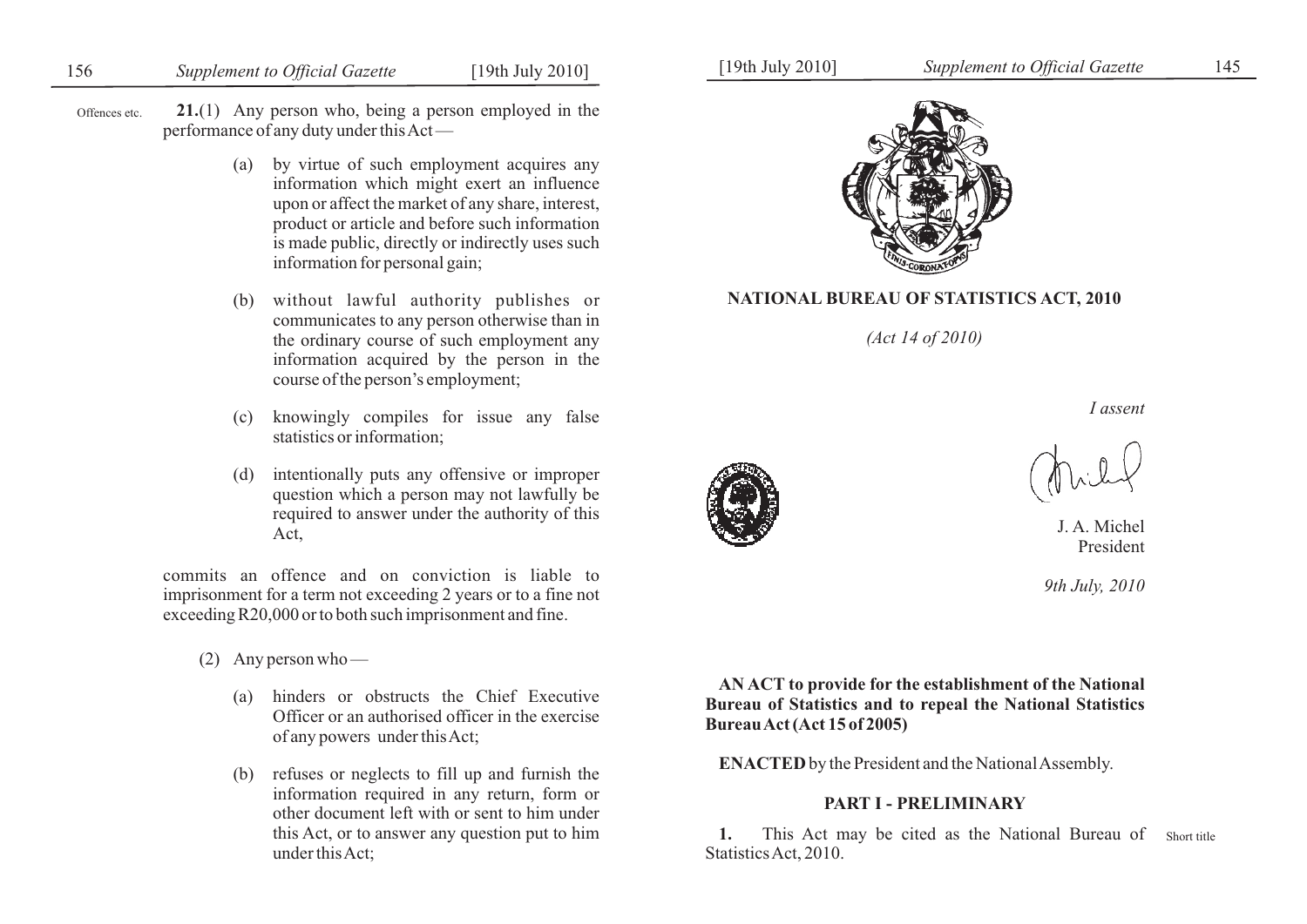2. In this  $Act$  —

"authorised officer" means any officer authorised in writing by the Chief Executive Officer;

"Board" means the Board of Directors of the Bureau appointed under section 5;

"Bureau" means the National Bureau of Statistics established by section 3;

"Chief Executive Officer" means the Chief Executive Officer appointed under section 10;

"Chairperson" means the Chairperson of the Board;

"Department of Government" includes any division or agency of the Government;

"Minister" means the Minister charged with the administration of this Act;

"respondent" means a natural person or a body corporate in respect of whom or which any information is required or provided pursuant to this Act;

"National Statistics System" includes all public and private agencies in Seychelles responsible under any law or otherwise for gathering statistical data through censuses or surveys or through other activities;

"census" means a statistical data gathering operation in which all units of interest of the whole country are enumerated;

"statistical sample survey" means a statistical operation in which only a selected part and not all units of interest of the whole population are enumerated.

Interpretation 2. In this Act —  $19.(1)$  The funds of the Bureau shall consist of — Funds of

the Bureau

- (a) moneys granted under an Appropriation Act or otherwise by the National Assembly;
- (b) any moneys lawfully borrowed by the Bureau;
- (c) any money received by the Bureau as fees, interest, proceeds of sale of publications and other income;
- (d) any sums which may be donated to the Bureau.
- (2) The funds of the Bureau shall be applied
	- (a) in the payment of emoluments of the Chief Executive Officer, members of the Board and staff of the Bureau;
	- (b) in the payment or discharge of its debts;
	- (c) in the payment of the expenses and discharging of the obligations of the Bureau.

(3) The funds of the Bureau not immediately required for the purposes of the Bureau may be invested in such manner as the Board thinks fit.

**20.**(1) The Board shall keep proper books of accounts of the Bureau and shall prepare in respect of each financial year a statement of accounts. Accounts and audit

(2) The financial year of the Bureau shall be the calendar year ending on 31<sup>st</sup> December.

(3) The accounts of the Bureau shall be audited by the Auditor General pursuant to article 158 of the Constitution.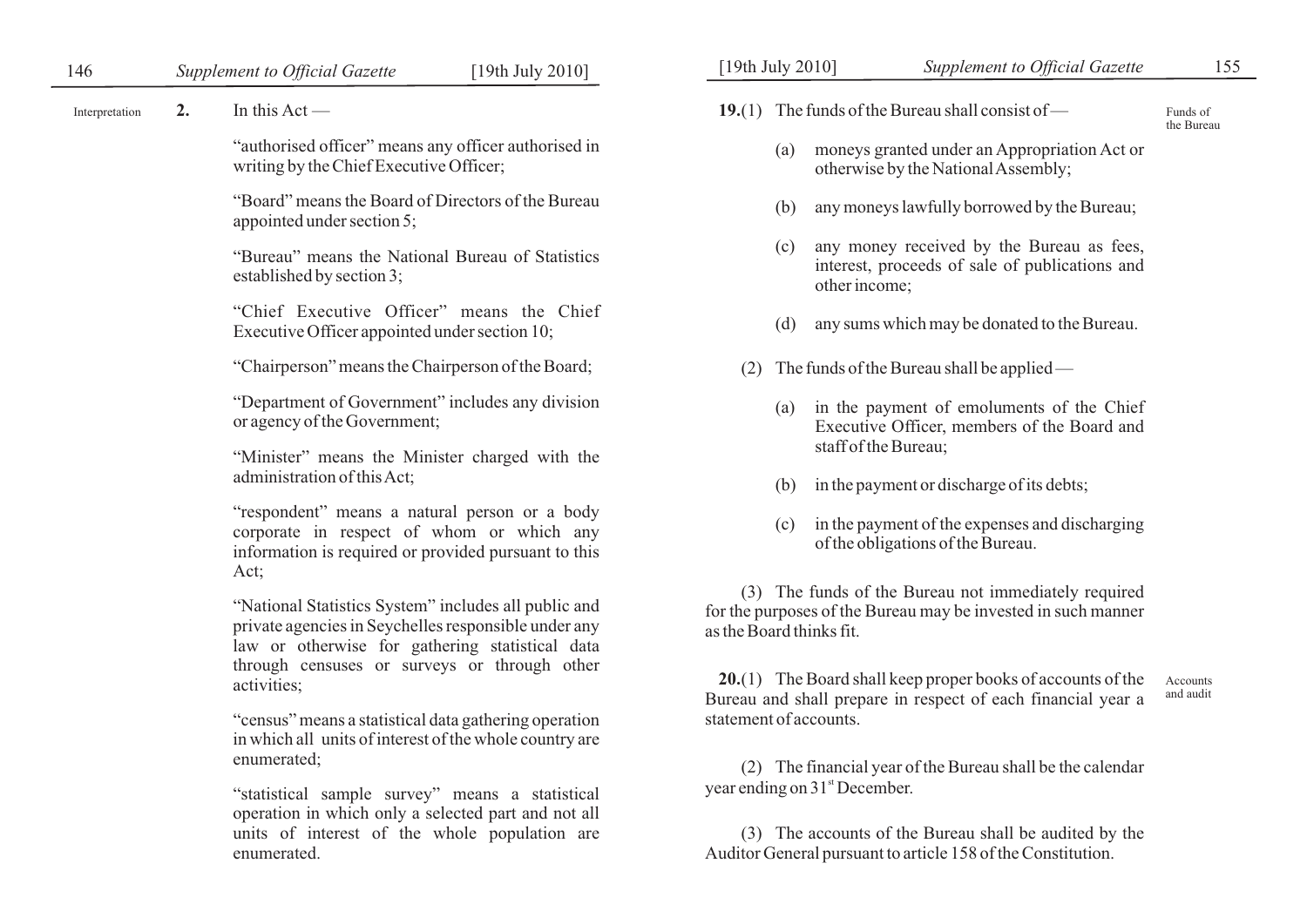person information on a matter in relation to which statistics are collected or information which should help complete or correct such statistics, any person who has the custody of such records or documents shall, upon being requested in writing by the Chief Executive Officer to do so, grant an authorised officer access to the records or documents.

Power to enter premises

**17.** An authorised officer may, at all reasonable times, for any purpose connected with the collection of statistics, enter any premises and inspect and make such enquiries as may be necessary for the performance of the officer's duties.

|                                          | Restrictions 18. Except for the purpose of a prosecution under this |  |
|------------------------------------------|---------------------------------------------------------------------|--|
| $\lim_{\text{publication}} \text{Act}$ — |                                                                     |  |

- (a) no individual return or part thereof made under this Act;
- (b) no answer given to any question put for the purposes of this Act;
- (c) no report, abstract or other document containing particulars comprised in any such return or answer so arranged as to enable identification of such particulars with any person,

shall be published, admitted in evidence or shown to any person not employed in the execution of a duty under this Act unless the previous consent in writing thereto has been obtained from the person making such return or giving such answer:

Provided that nothing in this section shall prevent or restrict the publication of any such report, abstract or other document without such consent where the particulars in such report. abstract or other document enables identification merely by reason of the fact that the particulars relate to an undertaking or business owned by the person which is the only undertaking or business within its particular sphere of activities.

## **PART II - ESTABLISHMENT OF THE NATIONAL BUREAU OF STATISTICS**

**3.**(1) There is established the National Bureau of Statistics. Establishment of the Bureau

(2) The Bureau shall be a body corporate.

**4.**(1) The Bureau shall be the principal agency for collecting, analysing and disseminating statistical data in Seychelles and shall be the custodian of statistical information. Objectives and functions of the Bureau

Without prejudice to the generality of subsection  $(1)$ , the Bureau shall be responsible for —

- (a) planning, authorising, coordinating and supervising all official statistical programs undertaken within the National Statistical System, and establishing standards, and promoting the use of the best practices and methods in the production and dissemination of statistical information;
- (b) collecting, compiling, analysing, abstracting, publishing and disseminating statistical information and related material;
- (c) assisting Government Ministries and Departments in the collection, compilation and publication of statistical information, including statistics related to their activities;
- (d) eliminating the duplication of collection and compilation of information within the National Statistical System and promoting and developing a body of integrated social and economic statistics;
- (e) subject to section 18, sharing micro data with Government Ministries, Departments,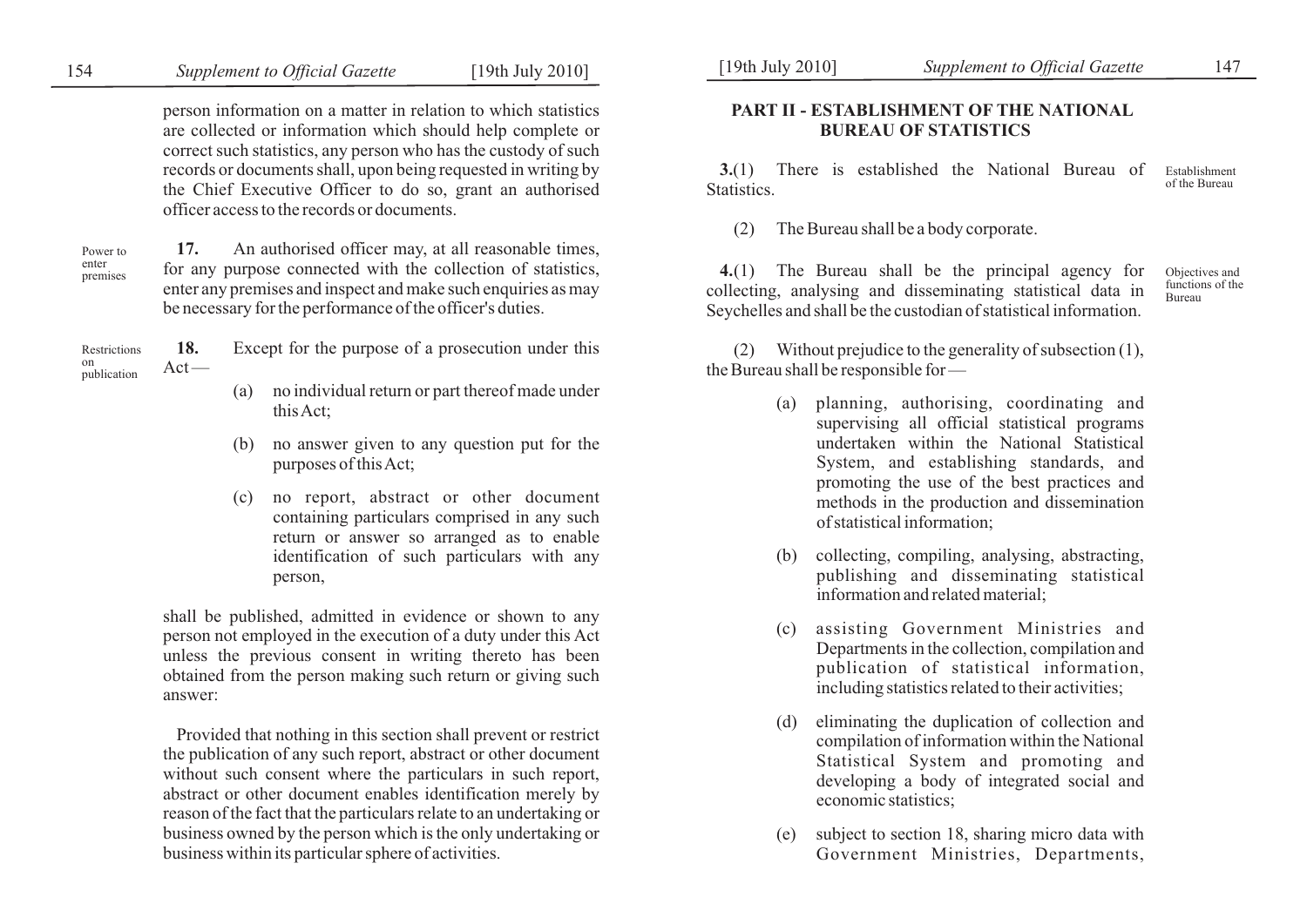researchers and academics on payment of the prescribed fee;

- (f) providing advice and assistance to official bodies in relation to statistics; and
- (g) co-ordinating the activities of Seychelles and other countries and international organisations in the field of statistics and other related matters.

**5.**(1) The affairs of the Bureau shall be administered by a Board of Directors consisting of — The Board of Directors of the Bureau

- (a) the Chairperson**;**
- (b) the Chief Executive Officer;
- (c) a representative of the Ministry of Finance;
- (d) a representative of the Ministry responsible for Statistics;
- (e) a representative of the Central Bank of Seychelles;
- (f) five other members appointed by the Minister and representing —
	- *(i)* the private sector;
	- *(ii)* civil society;
	- *(iii)* research institutions; and
	- *(iv)* the National Coordinating Agency for Population and Development.

(2) The Chairperson shall be appointed by the President, in consultation with the Minister, for a term not exceeding 3 years specified in the instrument of appointment. The Chairperson shall be eligible for re-appointment.

submit to the Minister a report on the operations of the Bureau during the period of 12 months preceding that date.

(3) The Minister shall cause the report referred to in subsection (1) to be presented to the National Assembly.

### **PART III - IMPLEMENTATION**

**14.** The Chief Executive Officer may appoint persons as authorised officers for the purpose of the implementation of this Act. Authorised officers

**15.**(1) For the purpose of collecting statistics under the provisions of this Act, an authorised officer may require any person from whom particulars may lawfully be required under this Act, to supply the authorised officer with such particulars as the Chief Executive Officer may consider necessary in relation to the collection of such statistics, and the person shall, to the best of his knowledge and belief, fill up such forms, make such returns, answer such questions and give such information as may be required by the authorised officer within the time and in the manner specified by the authorised officer. Power to obtain particulars

(2) An authorised officer may require any person to supply particulars either by interviewing the person or by leaving at the last known address of the person or posting to that address a notice requiring the form annexed to the notice to be filled up and returned in the manner and within the time specified in the notice.

(3) Where any particulars are, by a notice issued by an authorised officer, required to be supplied by any person it shall be presumed until the contrary is proved that the particulars may lawfully be required from that person and that the document has been issued by an authorised officer.

**16.** Where the Chief Executive Officer is of the opinion that there can be obtained from any Government records or documents or from any records or documents belonging to any

Access to public records, etc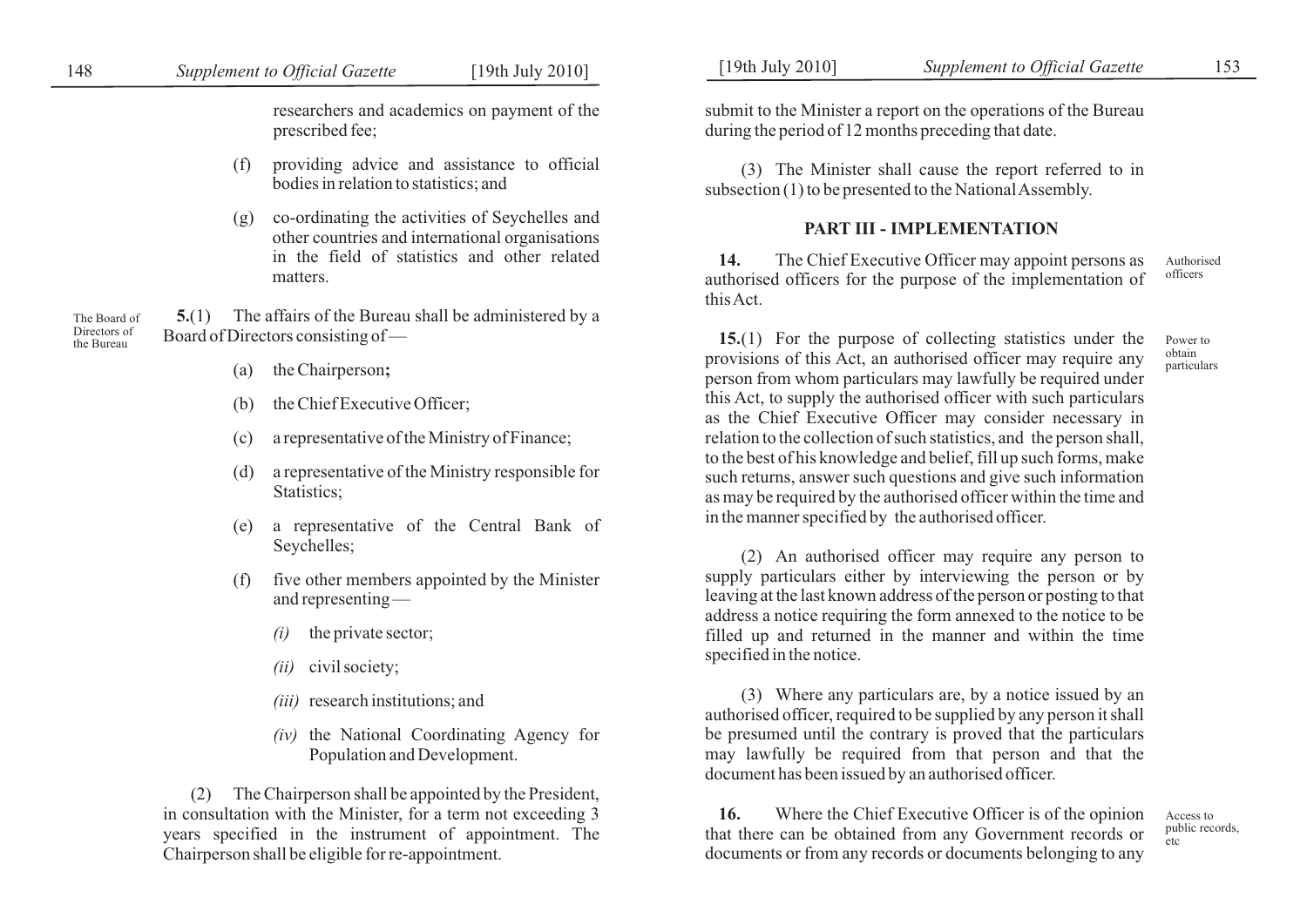## 152 *Supplement to Official Gazette* [19th July 2010] [19th July 2010] *Supplement to Official Gazette* 149

(3) The Board may, where it deems appropriate, co-opt any person to attend the deliberations of any committee.

Chief Executive **Officer** 

> annual reports

**10.**(1) There shall be a Chief Executive Officer of the Bureau appointed by the President, in consultation with the Minister, on such terms and conditions as may be determined by the President.

(2) The Chief Executive Officer shall be appointed for such term not exceeding three years as the President may determine, and shall be eligible for reappointment.

(3) A person shall not be qualified for appointment as Chief Executive Officer unless the person has an advanced degree in a relevant field specified in section 5(5) and at least five years experience in the management of a public or private sector institution.

(4) The Chief Executive Officer shall be responsible for the day to day management and efficient functioning of the Bureau, management of the funds and property of the Bureau and the management of the staff of the Bureau.

**11.** The President may appoint a Deputy Chief Executive Officer in consultation with the Minister on such terms and conditions and for such term as may be determined by the President. Deputy Chief Executive **Officer** 

**12.** The Bureau shall appoint such officers and staff as may be necessary for the efficient discharge of the functions of the Bureau, on such terms and conditions as it may determine. Staff of the Bureau

**13.**(1) The Chief Executive Officer shall cause to be prepared in respect of each financial year an annual work program of the Bureau and the annual budget for the approval of the Board. Budget and

> (2) The Chief Executive Officer shall as soon as practicable after 30th June in each calendar year prepare and

(3) The members of the Board shall be appointed for a term of 3 years or such shorter period as the Minister may determine and shall be eligible for re-appointment.

- (4) The Chairperson or a member may
	- (a) at any time resign from office by giving notice in writing to the Minister;
	- (b) be removed from office by the President on the recommendation of the Board if the member —
		- *(i)* has been absent from three consecutive meetings of the Board without leave of the Board;
		- *(ii)* is convicted of a criminal offence punishable with a term of imprisonment exceeding six months or a fine of or more than R1000;
		- *(iii)* is otherwise unable or unfit to discharge the member's functions.

(5) A person shall be qualified to be appointed under subsection  $(1)$  if the person has a university degree in —

- (a) statistics;
- (b) information technology;
- (c) economics;
- (d) social sciences; or
- (e) mathematics,

in addition to knowledge and experience in matters relating to the functions of the Board.

**6.**(1) The functions of the Board shall be —

(a) to formulate policy and monitor the